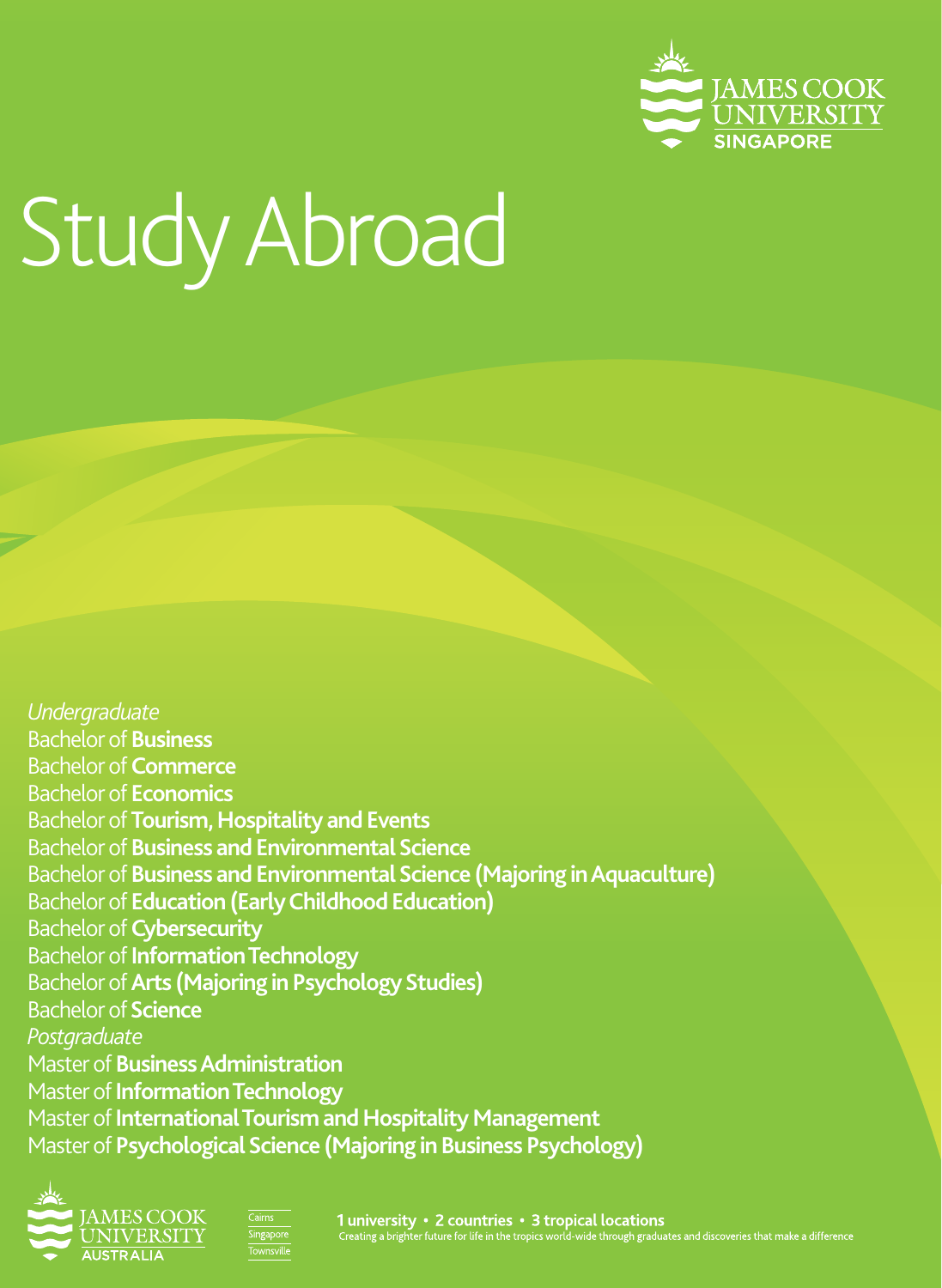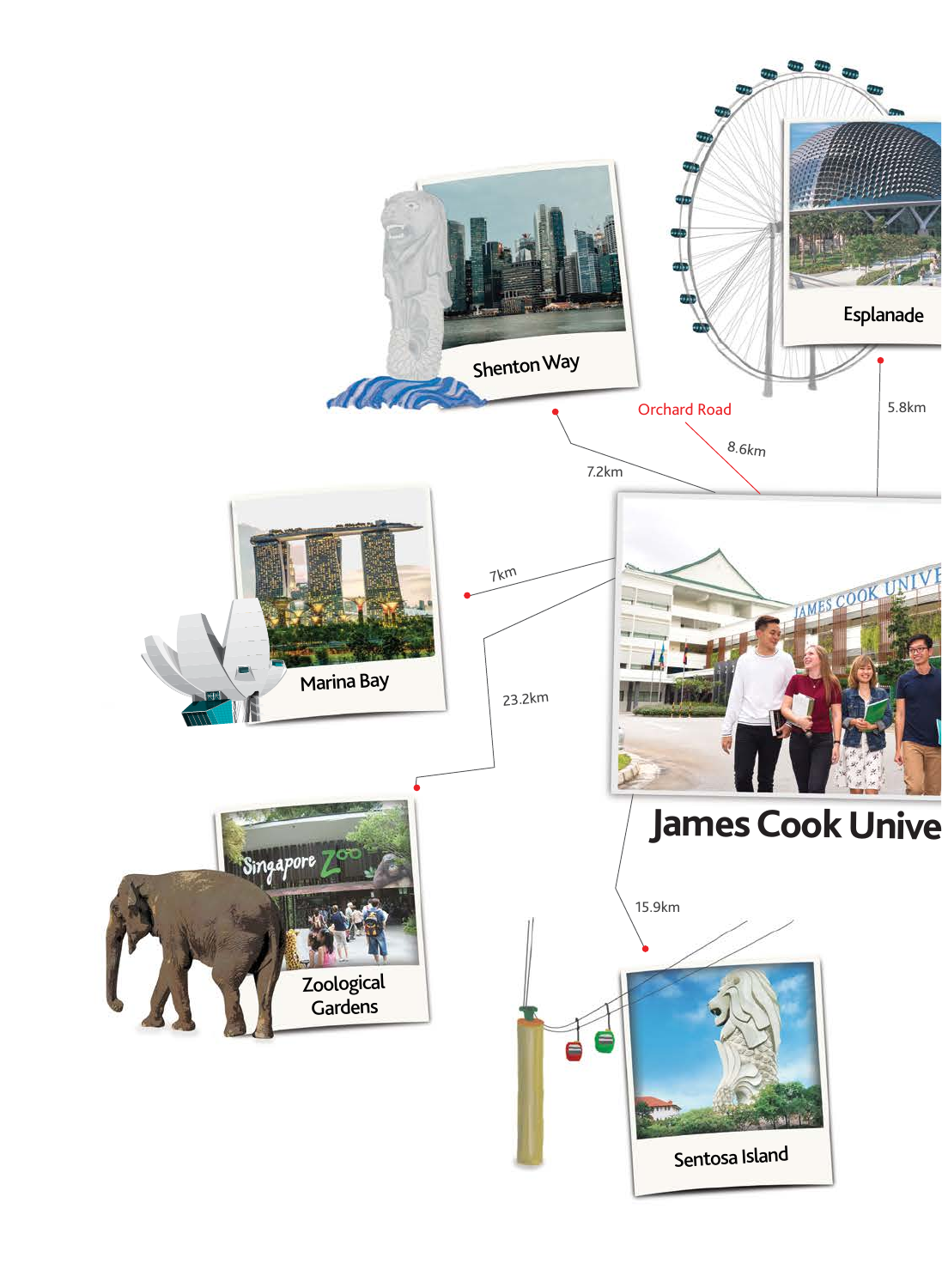



ono <sub>c</sub>ej  $\alpha = \alpha$ riñ a i

Chinatown

## **Singapore**

- Ranked as the city with best quality of living in Asia
- The most competitive country in Asia and no. 5 worldwide
- Foreign talent rank Singapore as Asia's best country to work in
- The world's 1st for city infrastructure
- The best place in Asia to live, work & play!

*\*adapted from various web sources*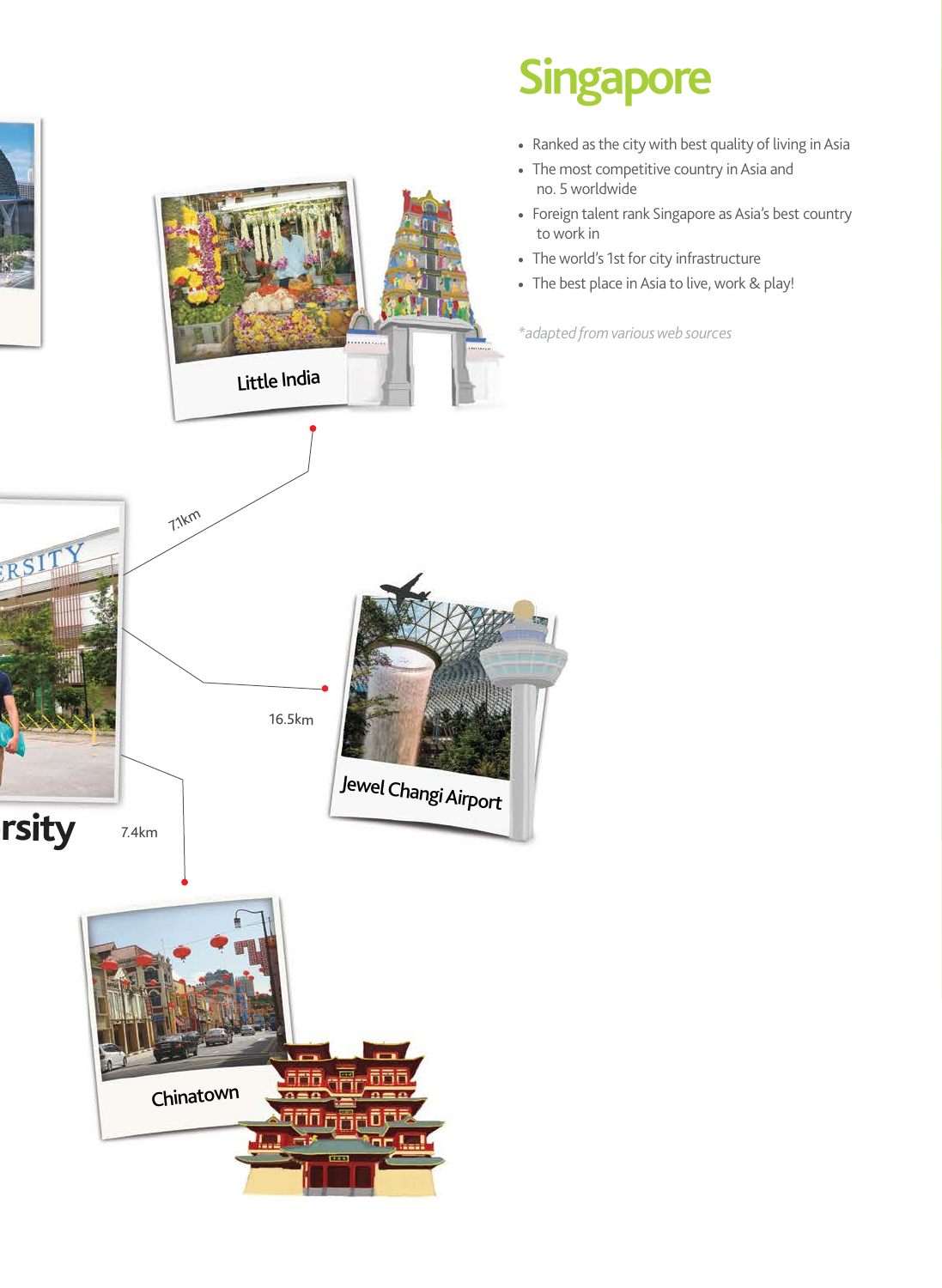## **About James Cook University**

**The Singapore campus of James Cook University is fully owned by James Cook University Australia, which is ranked in the top 300 universities in**  the world <sup>1,2</sup>. James Cook University Australia **established its Singapore campus in 2003 as part of its expressed intent of internationalising its activities and offers a suite of university level programs at the Singapore campus covering the areas of Business, Information Technology, Psychology, Education, Science, Commerce, Accounting, Aquaculture, Environmental Science, Games Design, Tourism and Hospitality.**

**James Cook University offers Higher Degree by Research programs such as Doctor of Philosophy, Master of Philosophy and pathways to a higher degree.**

#### **EduTrust Star**

James Cook University has the highest level of quality assurance in Singapore for Private Education Institutions. This is known as EduTrust Star and is a symbol of recognition for outstanding achievement. EduTrust Star is awarded to those institutions for attaining a commendable level of performance in managing their institutions and providing an outstanding quality of education and welfare for their students.

James Cook University is the first organisation with EduTrust Star. By obtaining this award for the second time in 2019, James Cook University has displayed its commitment and focus as a student centric educational institution.

#### **SQC STAR**

James Cook University has also been awarded the Singapore Quality Class STAR (SQC STAR). The SQC STAR recognises SQC organisations that have made further improvement in their business excellence journey.

1 2022 Times Higher Education (THE) World University Rankings 2 The 2021 Academic Ranking of World Universities (ARWU)





#### **Study Abroad Program - A True Australian High Quality University Experience in the Asian Hub**

The Study Abroad program enables you to study for one or two Trimesters (4 or 8 months), earning credits towards your home institution degree. To virtually experience this program, go to our Study Abroad webpage at www.jcu.edu.sg > courses > study abroad or http://bit.ly/jcustudyabroad

#### **Undergraduate**

**Business and Commerce –** Singapore campus of James Cook University has been awarded AACSB accreditation for its business programs. Less than 5% of the world's 13,000 business programmes have earned AACSB accreditation. JCUS offer subjects in Hospitality and Tourism Management, International Business, Human Resources Management, Management, Business Intelligence and Information Systems, Marketing for the Digital Age, Accounting, Banking and Finance, Economics, Financial Management and International Trade

#### **Economics**

**Education**

#### **Environmental Science**

**Information Technology** - The Bachelor of Information Technology is accredited by the Australian Computer Society at the 'Professional Level'. Our IT students are entitled to membership with the Institute of Electrical and Electronics Engineers (IEEE) and the Singapore Computer Society (SCS)

**Psychology** - Bachelor of Psychological Science courses are accredited by the Australian Psychology Accreditation Council (APAC)

**Science** - There are subjects available from areas of Data Science, Aquaculture Science and Technology and Internet of Things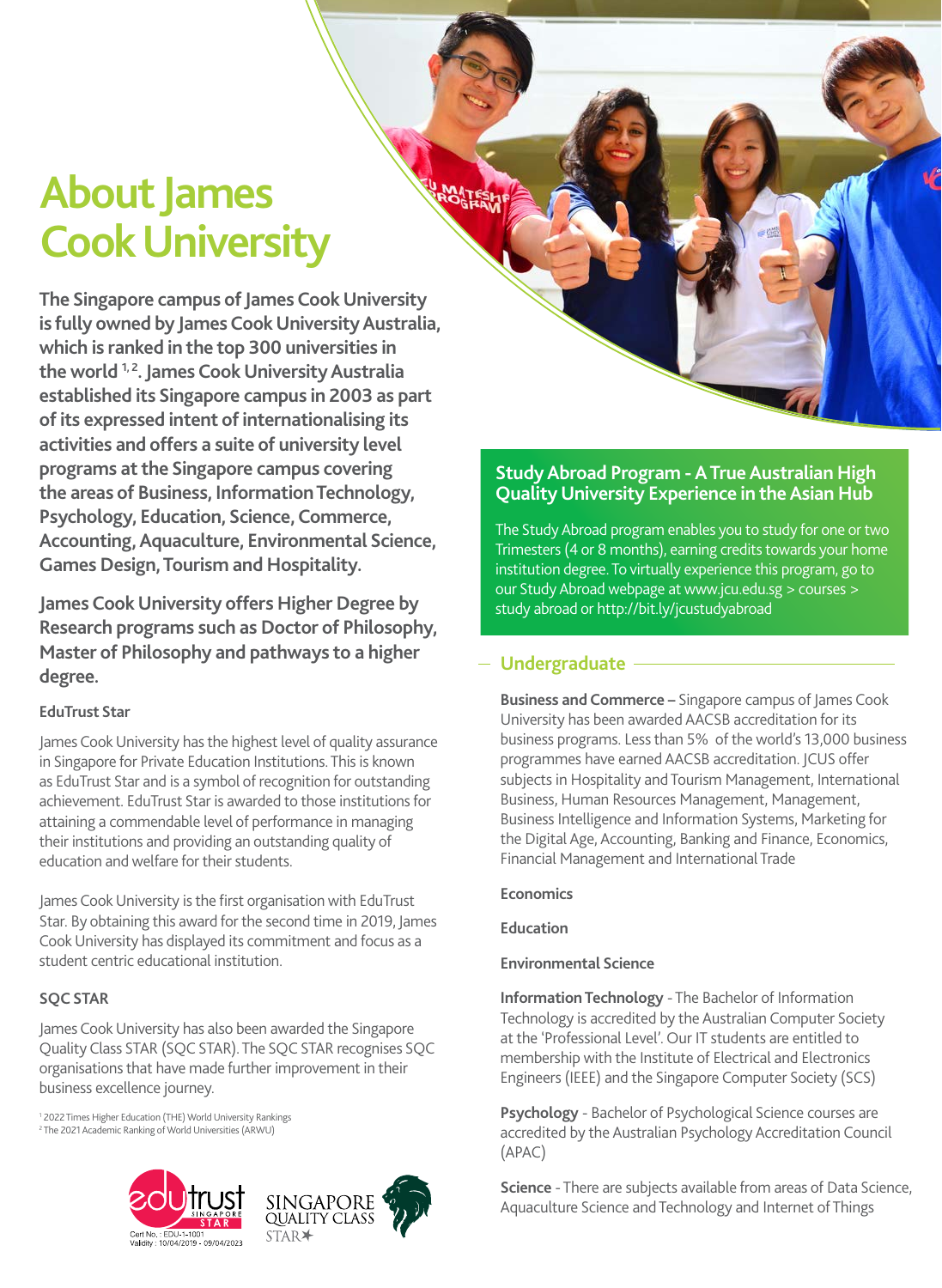#### **Postgraduate**

**Business** - There are subjects available from areas of Analytics and Business Solutions, Creative Marketing, Entrepreneurship, Finance, General Stream, Global Talent Management, MICE, Tourism and Hospitality

**Information Technology** - There are subjects available from areas of Business Informatics, Computing and Interactive Technologies and Games Design

#### **International Tourism and Hospitality Management**

#### **Psychology**

For lists of available subjects, go to www.jcu.edu.sg > courses > study abroad or http://bit.ly/jcustudyabroad

### **Program Facts**

#### **Tuition Fees**

#### **Undergraduate**

STUDY ABROAD PROGRAM, UNDERGRADUATE [1 TRIMESTER, 4 SUBJECTS] – S\$9,972

STUDY ABROAD PROGRAM, UNDERGRADUATE [2 TRIMESTERS, 8 SUBJECTS] – S\$19,944

#### **Postgraduate**

STUDY ABROAD PROGRAM, POSTGRADUATE [1 TRIMESTER, 4 SUBJECTS] – S\$13,056

Note: All course fees include prevailing 7% Goods and Services Tax (GST)

All study abroad students are required to pay a S\$321 international student registration fee which funds a variety of services provided to students during their stay at James Cook University. Further information on these services is available in the student induction pack at www.jcu.edu.sg > campus life > student services office or http://jcu.sg/handbook

#### **Intakes**

March, July, November

#### **Living Cost**

Including accommodation, utilities, food, public transport, telecommunications, books & stationery and personal expenses, the estimated living expense in Singapore will be around S\$1,800 per month (varies for each individual).

#### **Housing**

You can opt for off-campus hostel or apartment.

#### **Campus Activities**

You are encouraged to join a variety of clubs and societies of your interests at James Cook University. Our clubs and societies aim to complement the academic life of students, providing an avenue for personal growth and development, leadership training, hands-on project organising and management, soft skills development and a fun-filled university experience. Popular clubs for Study Abroad students include Language Club (Chinese, French, Japanese, etc.), Football Club, Dragonboat Club and many more.

Note: International students in Singapore on a Student Pass are not permitted to work. For more information please visit www.ica.gov.sg

James Cook University is EduTrust Certified. The EduTrust certification scheme is administered by the Committee for Private Education (CPE), a part of SkillsFuture Singapore (SSG). EduTrust requires all students to be covered under a Fee Protection Scheme. In James Cook University, this is provided through Fee Protection Scheme Group Insurance. All students from James Cook University are covered hospitalization, surgery and treatment costs in accordance to insurance policy term and conditions under the Group Hospitalisation and Surgical insurance scheme. James Cook University will advise in the Standard Student Contract the total amount of insurance payable.

For more details please visit the Committee for Private Education (CPE), a part of SkillsFuture Singapore (SSG) website: www.ssg.gov.sg/cpe/pei.html